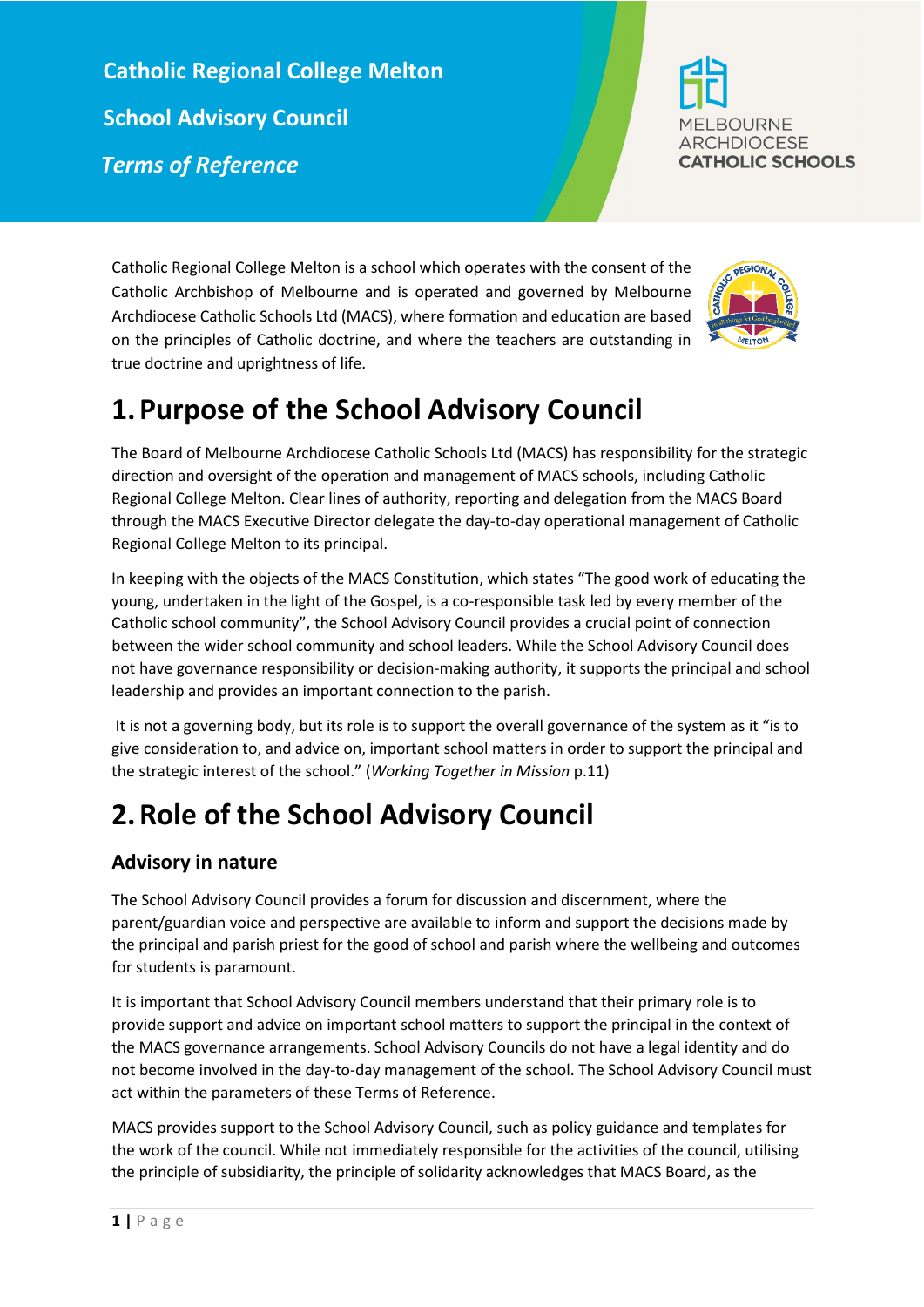governing body of MACS schools, is responsible for common good of Catholic education in MACS schools the Archdiocese and thus is ultimately responsible for making any decision about the establishment of a council and its arrangements.

The following are some ways the School Advisory Council supports the school and the principal:

- Articulating and enacting the school's vision and mission
- Promoting the school's Catholic ethos and culture
- Promoting faith formation and development
- Implementing school policies as required
- Giving advice to the principal on issues such as enrolments, school improvement plans and enrolment trends
- Engaging in discussion with the principal about the annual school budget and other financial matters
- Giving advice to the principal about the school Master Plan
- Capital resource planning and maintenance support to the principal

The School Advisory Council is not the governing body of a school, and as such does not have a decision-making authority due to it not having a legal identity. While a vital forum for parent and community voice, it is not a forum for individual parent advocacy or special interest representation and does not become involved in the day-to-day management of the school. It does not take on the role of a parent and friends group, a fund-raising forum or fete organising committee.

# **3.Council structure**

## **Members of the School Advisory Council**

Serving on the School Advisory Council of a Catholic school is a form of Church lay ministry. It is a response to the call to support the local Catholic parish and school communities in a particular way. It is also a means for members of our community to share their skills and talents for the common good. A well-functioning council provides rich sources of wisdom and insight as well as a means of strengthening community links and potential for partnerships.

Catholic Regional College Melton's School Advisory Council is to be comprised of a minimum of six (6) and a maximum of 10 (ten) council members who value and share the educational mission and ethos of the Catholic Church comprising of at least:

- a) the principal (ex officio)
- b) the parish priest (ex officio) (**Custodian of Mission**)
- c) two (2) parents, guardians, carers of children attending the school
- d) one (1) parishioner
- e) another person from either category or who in the opinion of the principal has the relevant knowledge, skills, expertise or interest and commitment to the mission of the school to serve a particular need on the council.
- f) business manager (ex officio)
- g) staff member (particularly for secondary schools)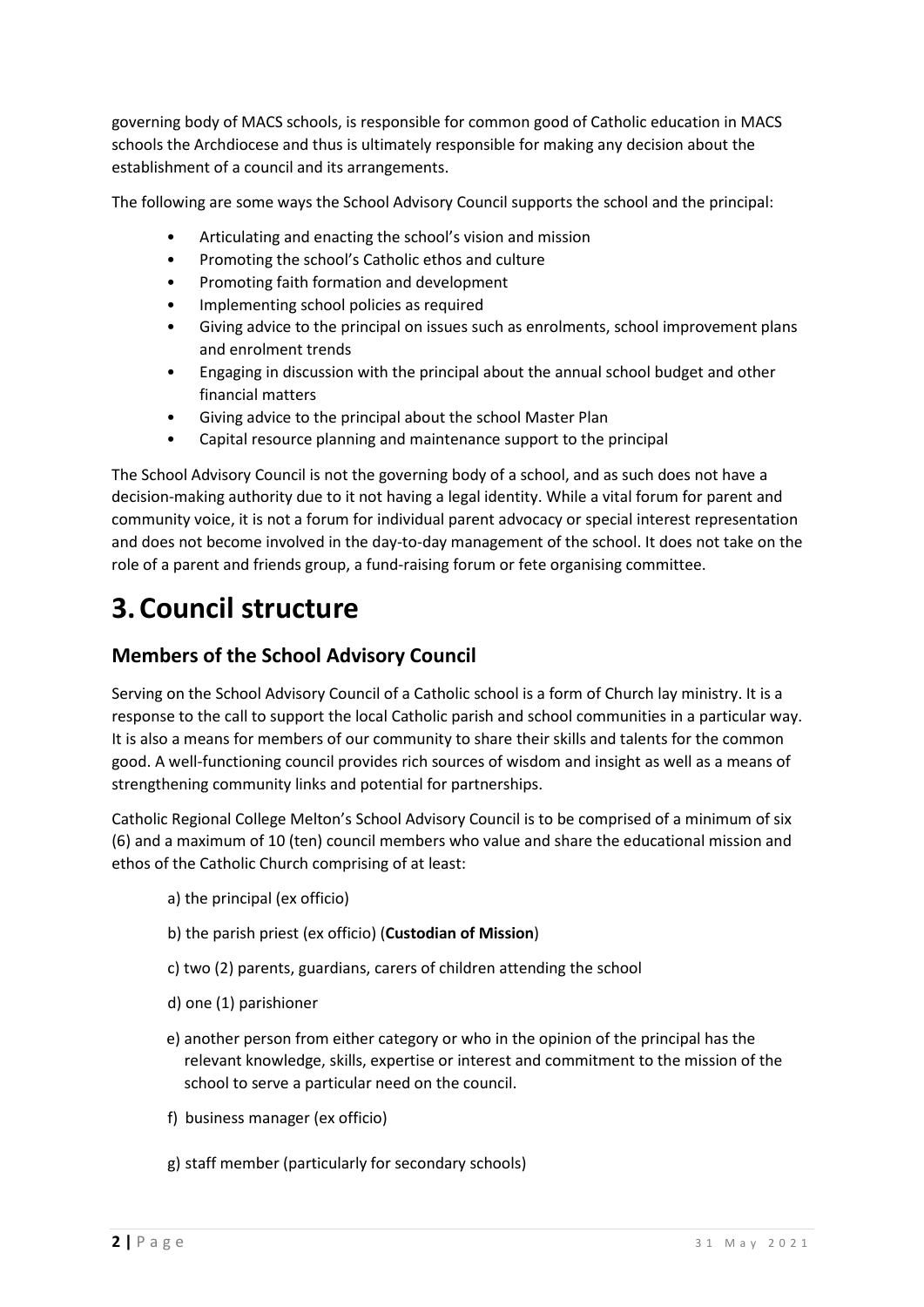h) any other person who in the opinion of the principal has the relevant knowledge, skills, expertise or interest and commitment to the mission of the school

A person that is a member of the council under either category (a) to (e) may satisfy the eligibility criteria under more than one category. A single parish representative may be sufficient for a council fulfilling its function in dealing with education matters relating to the school.

At the principal's discretion members of the school staff may be invited from time to time to attend meetings depending on the content of the agenda.

## **Process of appointment of council members**

The principal has the power of appointment, re-appointment and removal of members of the School Advisory Council, except the Custodian of Mission who holds office *ex officio* and cannot be removed by the principal.

In appointing Council members, the Principal will consult with the Custodian of Mission following a process of discernment. The principal and Custodian of Mission may choose to be supported by others in the appointment process. When appointments are being made it is important to keep in mind the need for a balance of gender, cultural diversity and skill sets in forming the council.

The Principal may, following a consultation with the Custodian of Mission, remove a council member (except the Custodian of Mission) if the Principal is of the view that a council member is not complying with the expectations of the role of a Council member or is engaged in conduct unbecoming of a Council member or prejudicial to the interests of the school. A Council member may appeal his or her removal to the Executive Director of MACS for review. The decision of MACS Executive Director will be final.

The Principal of the Catholic Regional College Melton acts on delegation by MACS Executive Director who in turn acts on delegations from the MACS Board. No delegation of power prevents the exercise of a power directly by the MACS Executive Director or the MACS Board, as relevant. For the avoidance of doubt, the MACS Executive Director and/or the MACS Board reserve the power to remove a council member from office (except the Custodian of Mission) if they are of an opinion that the circumstances are deserving of such action.

Council members are appointed annually at a set time devised by the council. The principal may at any time make an additional appointment to the council in the event of a vacancy in the minimum prescribed positions or to otherwise fulfil a need on the council, however any council member so appointed will only hold office until the next set annual appointment round devised by the council following the appointment, and at this time may apply for membership of the council in the ordinary manner.

## **Child Safe Standards**

Adherence to the school's child safe standards must be at the forefront of any appointment process. Council members must have both a police check and Working with Children check and must sign the school child safe standard agreement. Once appointed, it is a requirement that all council members sign and comply with the school's *Child Safety Code of Conduct*.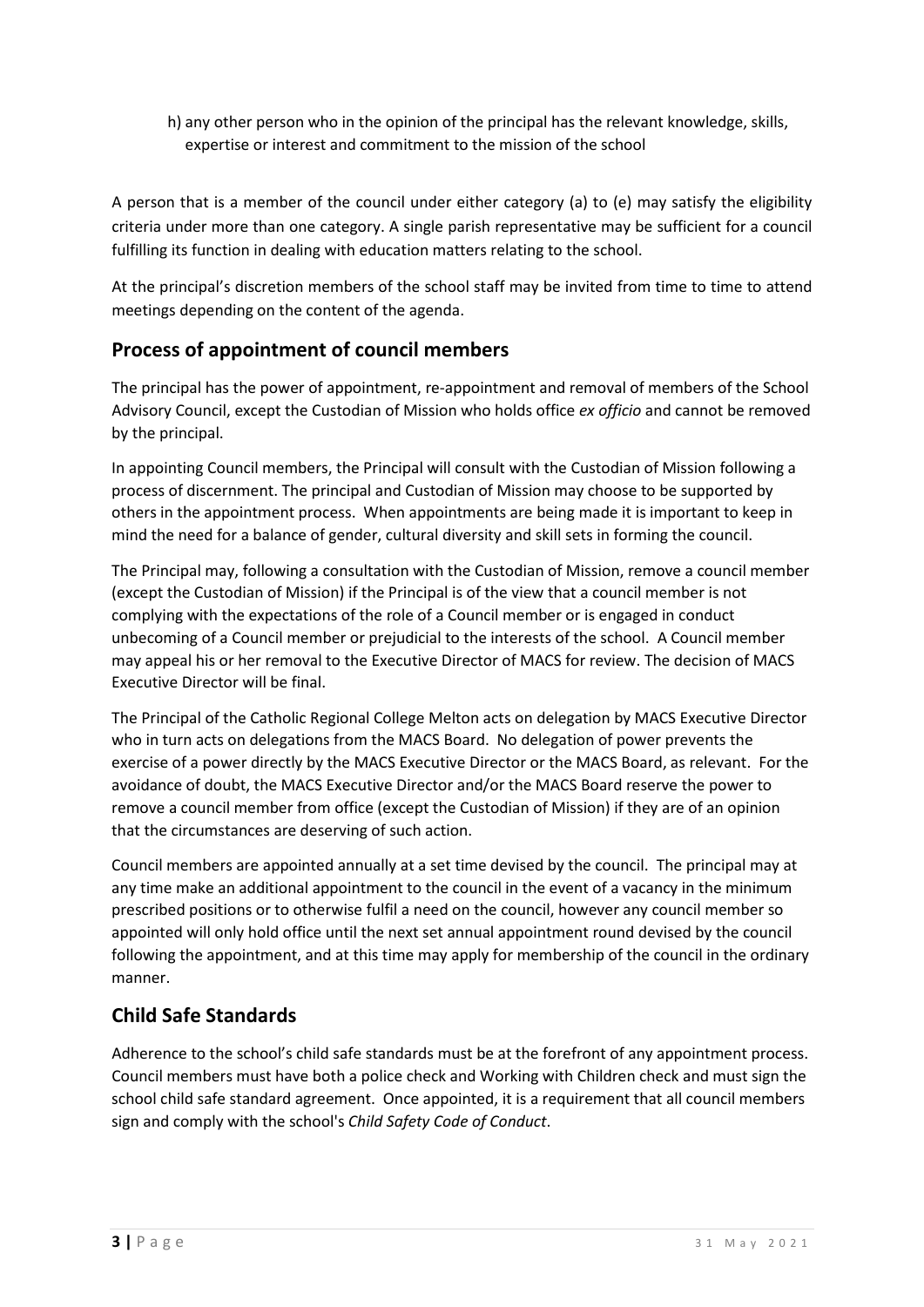## **Conflict of Interest**

MACS is committed to building School Advisory Councils that are free from fraud or corruption or the perception of fraud or corruption. Conflict of interest arises where a councillor's duty to the school is affected by a personal (actual, potential or perceived) interest. In such cases, the line between personal and professional conduct may become blurred and interfere with a councillor's capacity to provide advice and fulfil his or her responsibilities on the council. Conflicts of interest may arise and do not need to present a problem to any School Advisory Council or MACS if they are openly and effectively managed.

The school's *Conflict of Interest Policy* addresses the requirements for disclosure and management of conflict of interest, and extends to council members. It is a requirement of the role that Council members abide by and comply with this policy.

## **Expressions of Interest**

Generally, expressions of interest to become a council member are made in advance of the set annual appointment round devised by the council. The process of applying for membership of the Catholic Regional College Melton School Advisory Council is publicised to community in the newsletter and communicated by means of a special letter. Anyone interested in becoming a member of the Catholic Regional College Melton School Advisory Council may seek advice from the principal, Chair or the Custodian of Mission on the process of appointment. Consideration will also be given to succession planning through staggered renewal of members to ensure continuing institutional memory.

### **Diversity**

School Advisory Council seeks to be inclusive of all community members and will demonstrate a genuine commitment to gender equity, cultural diversity and requisite skill sets.

Collectively, council members should bring a range of personal skills and experience to add value to the Catholic Regional College Melton School Advisory Council in accordance with the requirements under claus[e 5](#page-5-0) 'The role of individual council members' in these Terms of Reference.

# **4.Appointment and induction of members**

## **A process of discernment**

As being a member of a School Advisory Council of a Catholic school is a form of Church lay ministry, the process of appointment is preceded by discernment to assist potential new council members to understand:

- the mission and vision of MACS, the parish and school
- the roles, responsibilities and processes of MACS and the Catholic Regional College Melton School Advisory Council
- how council members, can support the principal and the Custodian of Mission
- the appropriateness of their personal readiness to serve.

This discernment process commences when expressions of interest are sought for new council members, beginning with the provision of an information pack to those interested in nominating for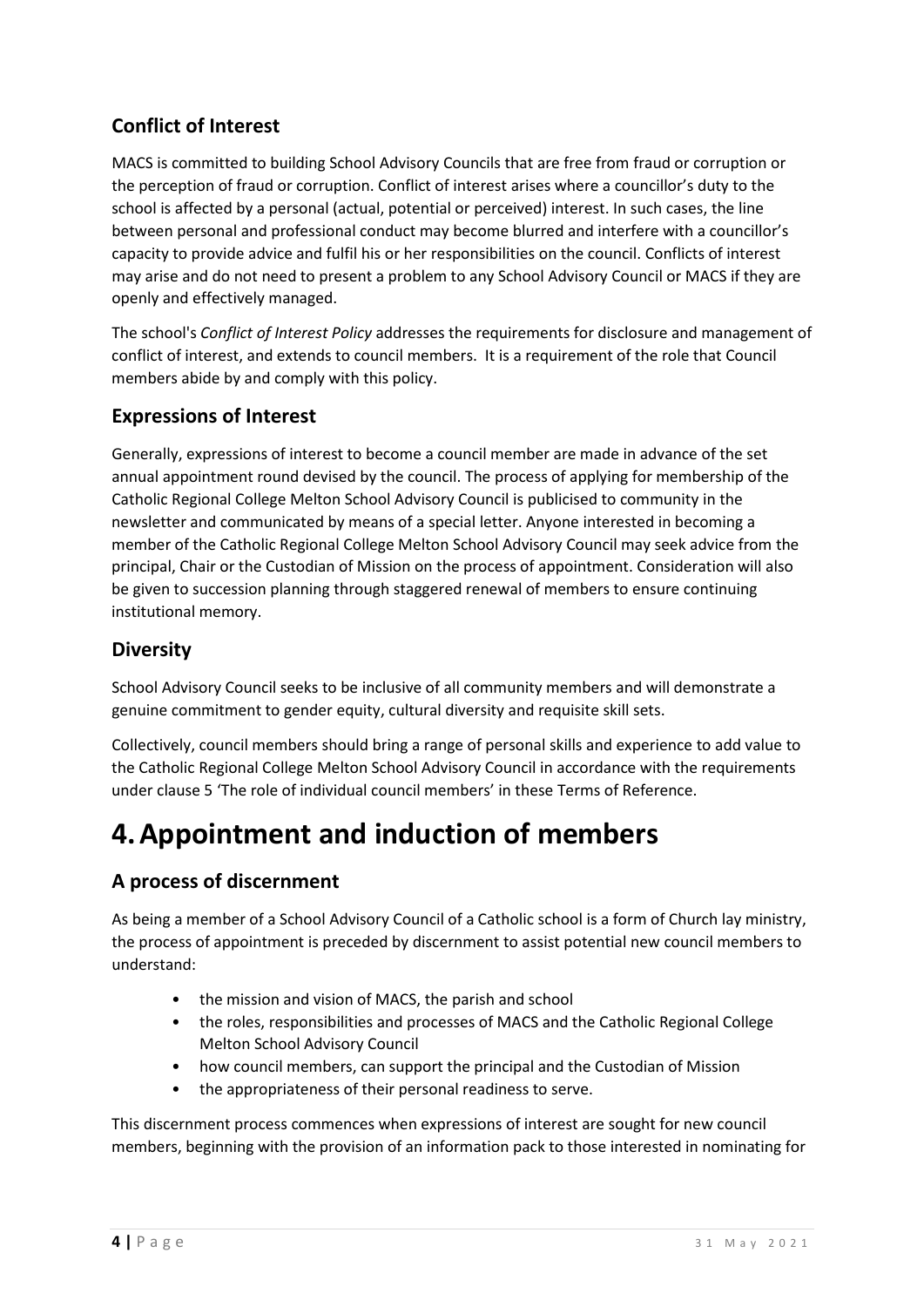a council position and /or a chance for potential nominees to discuss the role of the council and the expectations of a council member with the principal, chair or Custodian of Mission.

In keeping with what it means to be and to build Church, the discernment process seeks to arrive at a decision about appointment which all can accept gracefully and support wholeheartedly (even if some wish the decision had been different) because they know the group honestly searched together for the Spirit of God in and for the life of the community.

A discernment process ensures that those who have expressed an interest have had an opportunity to discern their readiness to serve.

Such a process could include:

- Reflecting on the Mission of MACS and the school
- Exploring the shared understanding that serving on the School Advisory Council is a means for members of our community to share their skills and talents for the common good
- Interviewing those who submitted an Expression of Interest
- Sharing known background information about the potential members with observance of privacy laws and confidentiality,
- Considering the good character of the person and their disposition
- Guaranteeing a balance of gender, diversity and skill sets on the SAC.

#### **Induction**

The induction process continues after appointment and is a continuing process rather than an event. MACS provides a basis for formation and induction as outlined in the MACS *School Advisory Council Manual*. Formal induction to Catholic Regional College Melton School Advisory Council includes:

- initial induction workshop
- regular follow up workshops particularly in regard to child safety.

New council members will be provided with:

- the MACS *Statement of Mission*
- an understanding of the history of the parish and school
- a MACS *School Advisory Council Manual, including the School's Child Safety Code of Conduct, School's Conflict of Interest Policy and other relevant School governance policies*
- a tour of the school facilities.

### **Terms and conditions of appointment**

The period of appointment for council members, excepting the Custodian of Mission, the principal and any other ex officio appointment, is generally a term of three years ending on the conclusion of the third year following their appointment, with the option of being reappointed for a total of three consecutive terms.

The Custodian of Mission and the principal hold office on the School Advisory Council *ex officio*, meaning that their term continues for so long as they occupy that office following which their cease to be a member of the council. Their successor in that office then becomes automatically appointed to the council.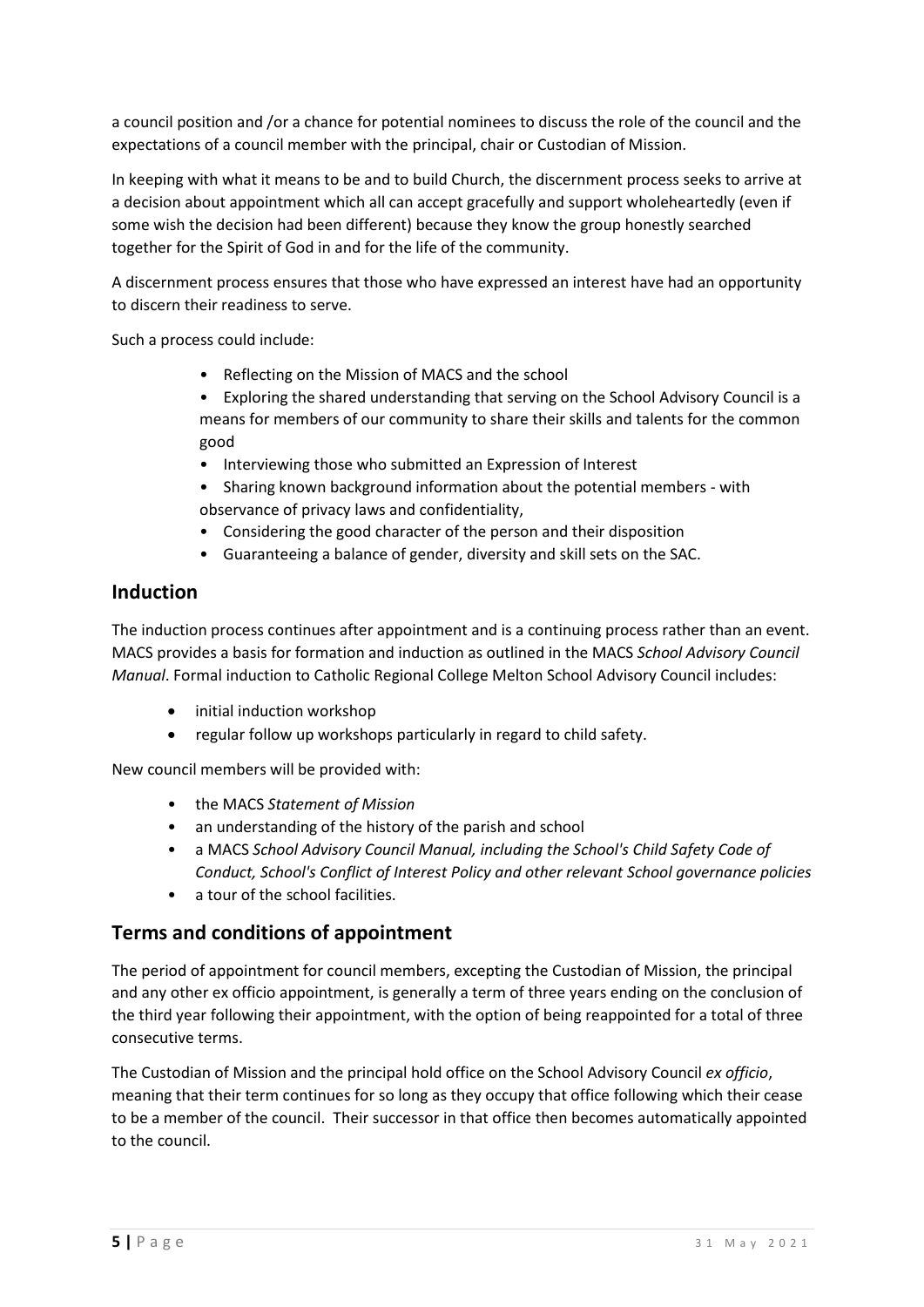Any other council members who are appointed on the council *ex officio* due to a specific position in the school (for example, Business Manager), will also have a term of office on the council for so long as they occupy that office following which they cease to be a member of the council. Their successor in that office will be eligible to be appointed to the council, as determined by the principal in consultation with the Custodian of Mission.

The other terms and conditions of appointment of council members are contained in a letter of appointment from the principal which sets out, amongst other things:

- the terms and conditions in the letter of appointment that must be agreed to by the proposed council member
- details of expectations of council members and a copy of these Terms of Reference
- reference to availability of applicable MACS school governance policies, as provided in the MACS *School Advisory Council Manual* including the applicable *School's Child Safety Code of Conduct, Conflict Resolution Policy, Conflict of Interest Policy and Child Safety Policy.*

The office of a council member will become vacant if the council member:

- is absent without the consent of the council from three (3) successive meetings of the council, unless the principal determines otherwise;
- resigns by notice in writing;
- is removed from office by the principal (or MACS Executive Director or MACS Board, as applicable);
- in the case of the Custodian of Mission, the principal or any other ex officio appointment to the council, ceases to occupy the relevant office;
- becomes of unsound mind or a person whose person or estate is liable to be dealt with in any way under the law relating to mental health;
- dies.

Any period of office of a council member held during a casual vacancy appointment by the principal (that is, a period of less than one year between annual appointment rounds) is disregarded in counting the maximum permitted tenure of office of a Council member of three consecutive terms.

# <span id="page-5-0"></span>**5.The role of individual council members**

### **Qualities and skills of a council member**

Each Catholic school is different, but all schools share the mission of the Church. The council should be composed of people who appreciate, value and share the educational mission and ethos of the Catholic Church. When seeking council members it is important to reflect on the qualities and skills of benefit to the council in carrying out its functions. Their capacity to contribute, their shared understanding and their positivity is essential.

The following is a list of some of the key qualities and skills for members of the School Advisory Council:

- commitment to the MACS *Statement of Mission*
- commitment to Catholic education in the parish and school
- commitment to the vision and mission of the parish and school
- an understanding of the role of Custodian of Mission, principal and council members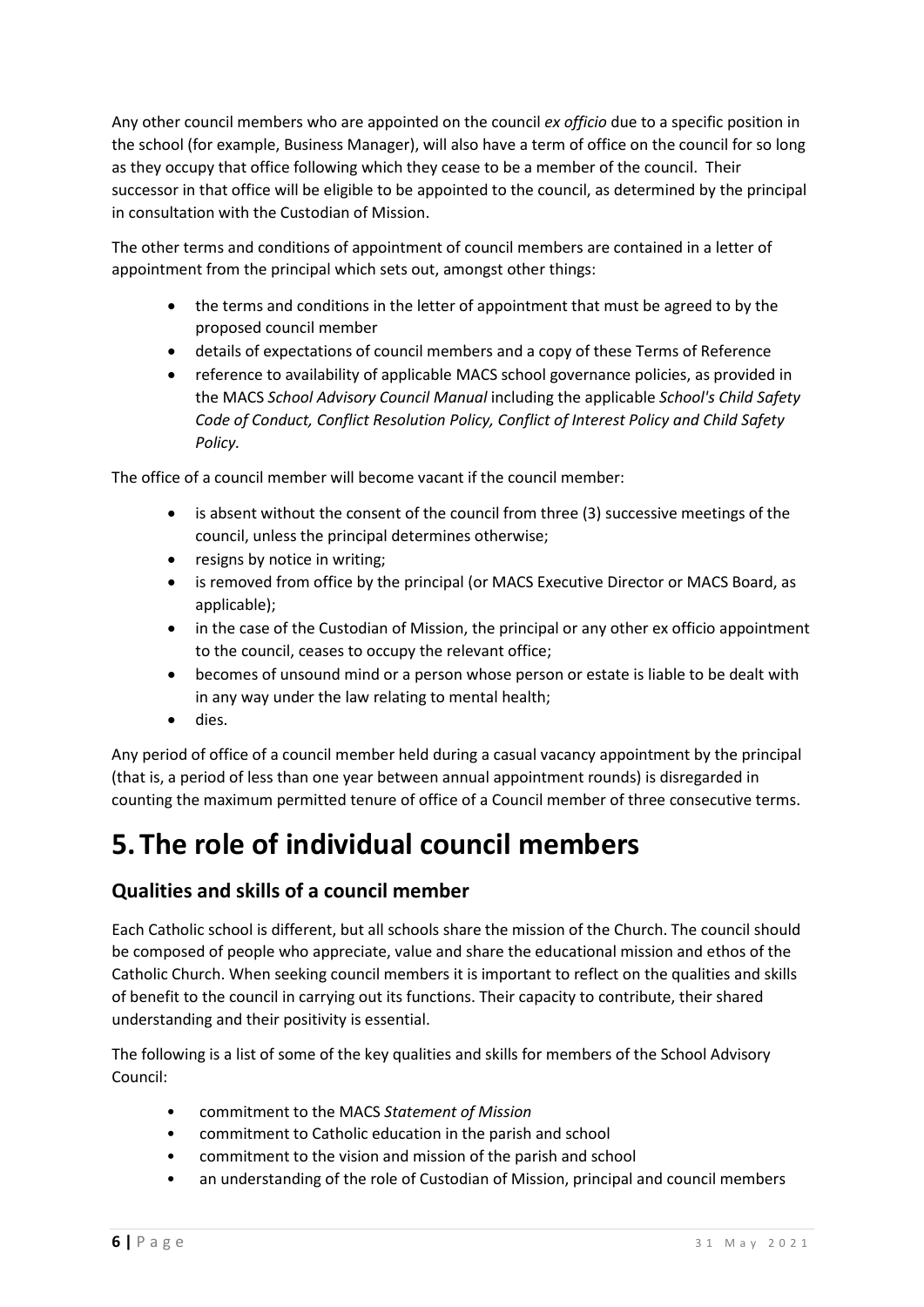- willingness to ask questions and seek clarification
- ability to think strategically
- willingness to support the contributions of other council members
- capacity to listen in an active and meaningful way
- willingness to work cooperatively with others
- commitment to maintaining confidentiality at all times.

#### **Expectations of the council member**

Each council member is required to commit to the following:

- understanding the council's role
- having a positive and constructive attitude
- elevating any appropriate issues for consideration by the council
- declaring and not allowing any personal interests to conflict with the interests of the school and properly manage any conflict of interest in accordance with the *School's Conflict of Interest Policy*.
- preparing for council meetings
- attending each council meeting, unless there are extenuating circumstances
- bringing expertise and views to discussions on behalf of the whole community
- participating actively and responsibly
- acting honestly and fairly, in good faith and in the best interests of the school
- acting ethically and with a high level of integrity
- conducting themselves professionally and treating other council members fairly, sensitively, consistently and with respect
- undertaking council work with reasonable care and diligence
- participating in council formation activities
- keeping confidential the information received in the course of service as a council member
- not taking improper advantage of their position as a council member
- abiding by the applicable MACS school governance policies and key documents including MACS *Statement of Mission, Working Together in Mission, school's Child Safety Code of Conduct* and *Conflict of Interest Policy*.

# **6.Key roles**

There are four key roles on a School Advisory Council. The Chair, the principal, the Custodian of Mission and the secretary each have a significant role on the council and each of these roles carries specific responsibilities.

### **The Chair**

The role of the Chair is to:

- chair council meetings
- in conjunction with the principal and the secretary oversee the development of meeting agendas, checks papers for meetings and the draft minutes
- ensure the meetings are focused on the agenda
- encourage participation by all council members in meetings and at council events
- act as a spokesperson for the council when authorised to do so by the principal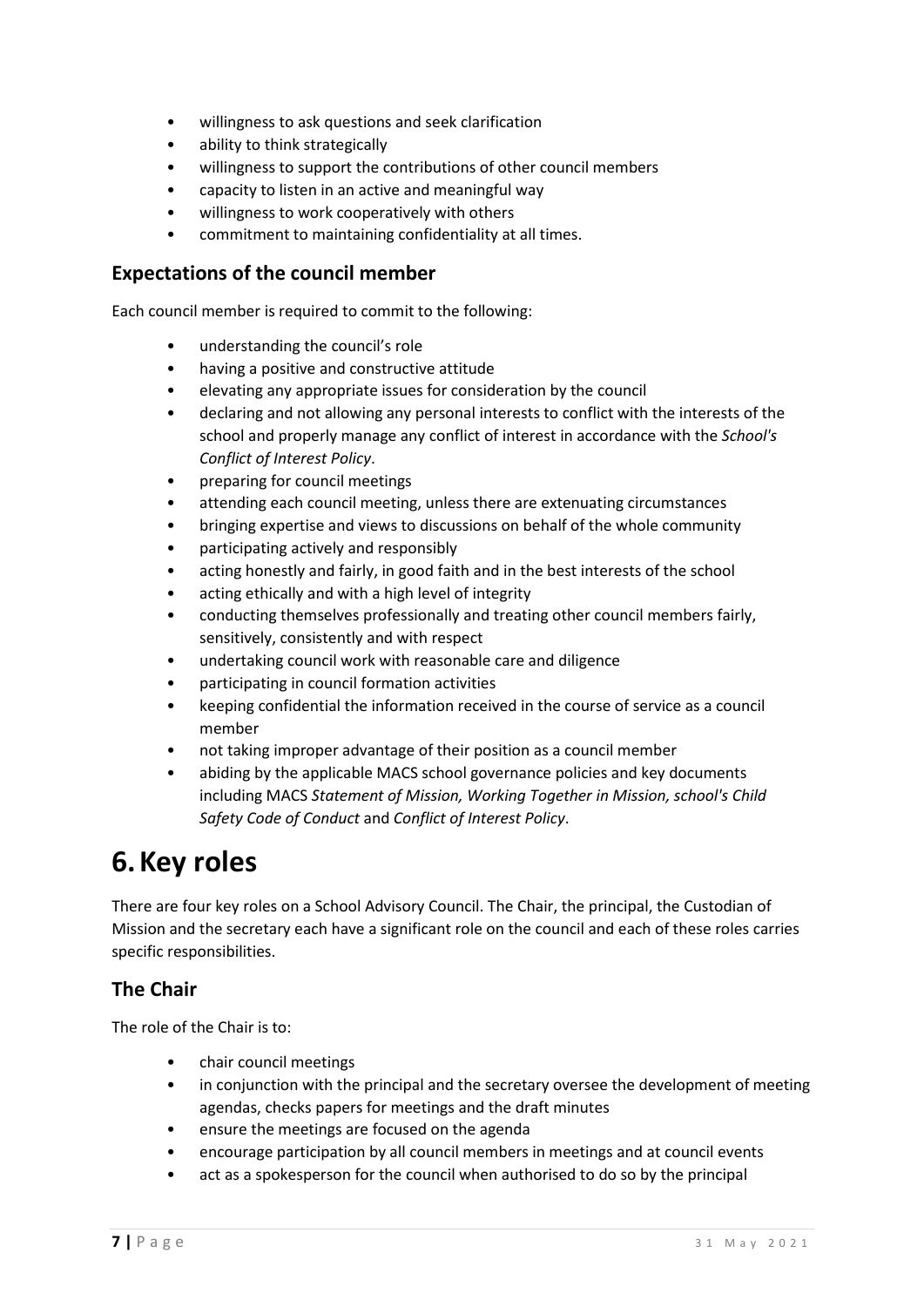- attend important parish and school events as appropriate
- participate as a member of the council.

#### *Appointment*

The Chair is elected by the council members from amongst their number at the first meeting of the council after the end of the term of the previous Chair.

The Chair will normally be an independent member who is not employed by MACS at the Catholic Regional College Melton or otherwise and is selected on the basis of the person's achievements and his or her record as a leader.

The term of the Chair aligns with their term of office as a council member. The office of the chair will terminate if they cease to be a council member whether by way of expiry of their term, resignation or removal. The Chair does not have a casting vote in addition to their ordinary vote as a council member.

### **The principal**

Key responsibilities of the principal's role include development of the faith community, particular focus on the safety and wellbeing of students, formulation of a vision for the whole school, attention to contemporary teaching and learning in order to engage all students, and stewardship of the people and resources with particular outreach to the parent community.

The principal works in collaboration with the Custodian of Mission, staff and members of the school community, and MACS management to achieve the mission of the school.

As such the principal's role on the council as an ex officio member is to:

- play a key role in developing the overall goals and priorities of the council
- play a key role in developing the agenda for meetings and the preparation of papers before meetings
- ensure follow-up of actions arising from council meetings
- act as the chief education advisor to the council
- make arrangements to maintain an archive of relevant council documentation in accordance with this Terms of Reference, including minutes from previous meetings
- make arrangements to distribute the papers before meetings, after preparation of the papers by the secretary
- make arrangements to distribute draft minutes to the council members, after preparation by the secretary
- ensure that council members are kept informed between meetings
- make arrangements to maintain a register and record of council, committee and working groups and all applicable documentation and records, including minutes, agendas and correspondence.

#### *Appointment*

The principal is an ex officio member of the School Advisory Council by virtue of holding the role of a principal of the School. The principal has full voting rights and is counted in the usual way for quorum purposes.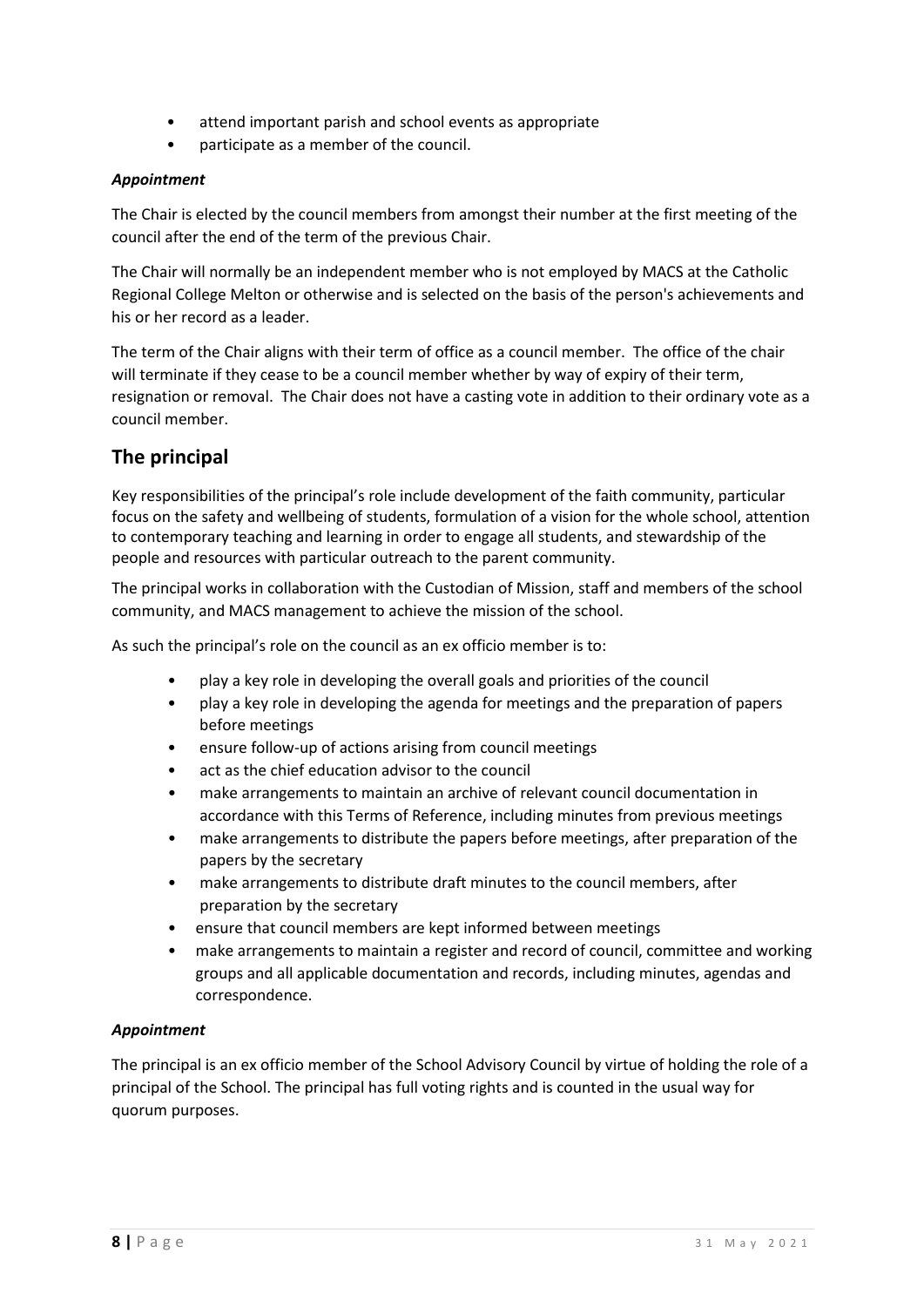## **The Custodian of Mission**

The Custodian of Mission has a key role of supporting the School in its distinctive Catholic identity, spirituality and life by continued responsibility for faith education, sacramental life and pastoral care.

Therefore, the Custodian of Mission has an ex officio role on the council to:

- as the key evangeliser and educator in faith within the parish and thus the custodian of mission of parish and school, provide guidance to council in its deliberations as relevant
- support the principal and council in the development and implementation of the sacramental program to ensure the school is faithful to its distinctive Catholic identity and spirituality
- in providing strong pastoral support and effective Catholic leadership of the parish, which includes the school and college communities, to guide the council and bring to the council's attention, matters relevant to the operation of the school
- be engaged with, and bring to the council's attention, those aspects of the school's operations that have the potential to harm the parish's good name
- be involved in and provide input in the council's planning of any transaction that will change the nature of the school property or affect the use of any other areas of adjoining parish property (where property is beneficially owned by a juridic person which the Custodian of Mission represents *i.e.* a parish or groups of parishes).

#### *Appointment*

The Custodian of Mission has an automatic entitlement to hold office on the council ex officio by virtue of his office as parish priest, parish priest representative of an association of parishes or nominee of the Archbishop, as applicable. The Custodian of Mission has full voting rights and is counted in the usual way for quorum purposes.

### **The secretary**

The role of the Secretary is to:

- take the minutes of council meetings
- oversee that the agenda and papers are confirmed in sufficient time to allow for their distribution at least a week prior to the meeting
- oversee management of all council correspondence
- oversee the provision of adequate notice of the annual appointment round and of any intention to call for nominations for council positions that become vacant.

#### *Appointment*

The secretary is appointed by the council from among its members at the first meeting of the council after the end of the term of the previous secretary. The secretary does not have an additional vote in addition to the ordinary vote on the council.

# **7.Committees and working parties**

To share and support the work of the School Advisory Council, the council may consider establishing standing committees depending on the size and local context of the school. The purpose of each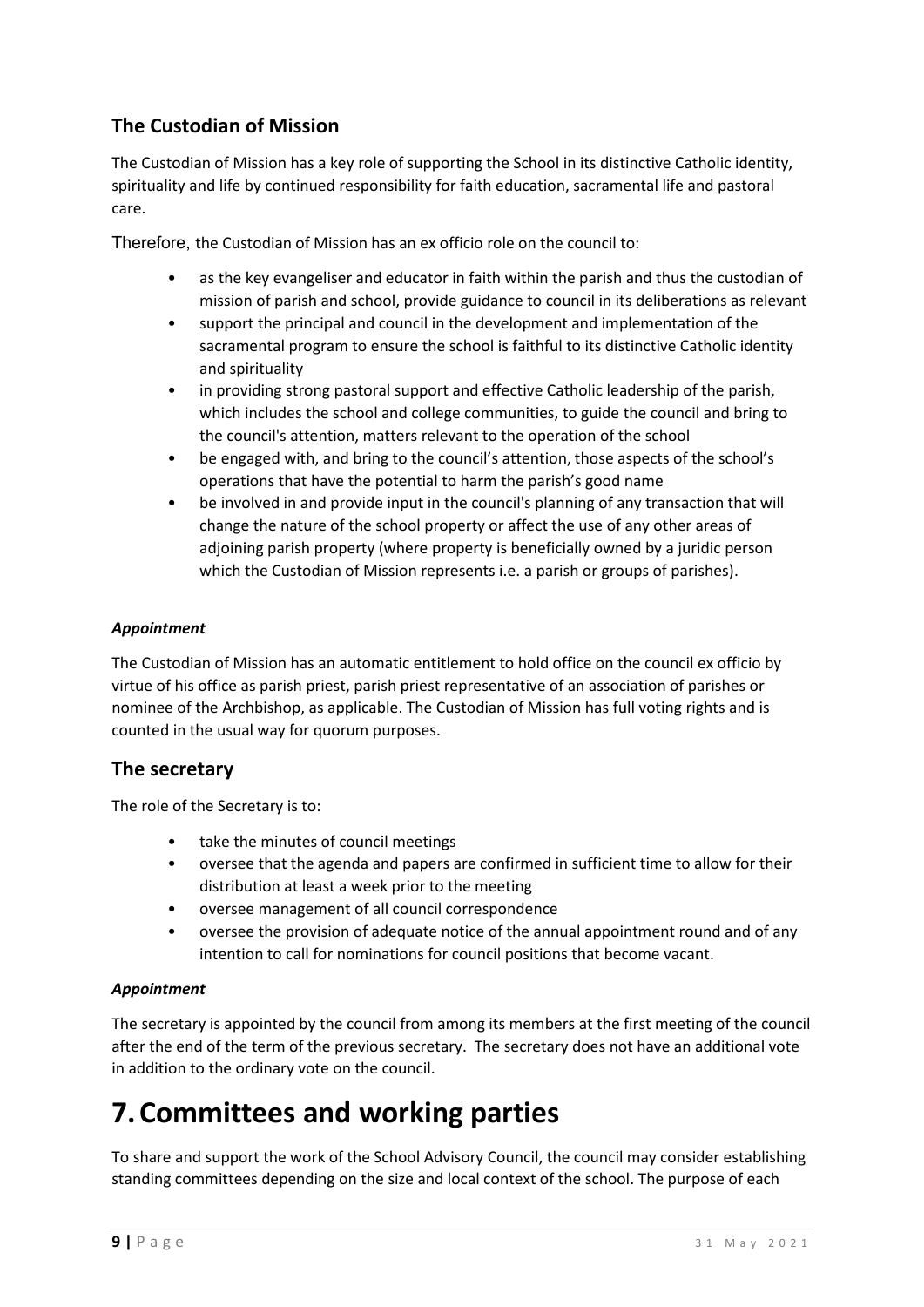committee is to advise the School Advisory Council on specific matters. Committees are not a requirement but an additional advisory structure if needed.

The councils of larger schools may delegate work to committees to more effectively provide advice on complex or specialised issues and to use councillors' time more efficiently. Committees provide recommendations to the full council, which retains collective responsibility for the advice provided to the principal.

Involvement in committees allows members to deepen their knowledge of the school, become more actively engaged and fully utilise their experience. Additionally, the existence of committees can indicate to the community that the council is giving voice to particular issues.

Smaller schools may not benefit from a formal committee structure because their councils are often quite small and operations not as complex.

From time to time the council may also wish to establish a committee or working party for a specific purpose or to undertake a particular task, for example a centenary celebration.

The council may appoint additional members of a council committee or working group to assist with deliberations in the manner determined by the council in each instance.

Council committees and working groups may be focused on a specific area such as:

- finance
- property
- parent/guardian/carer engagement

#### **Function**

If a committee or working party is seen as desirable, the MACS approved template Terms of Reference document is to be used to establish the committee or working group. The following structures need to be adopted:

Each committee or working party should be chaired by a council member who is responsible for reporting to the council on the activities of the committee/working party.

Council committees/working parties are directly responsible to the council.

Each committee/working party of the council should have clearly articulated expectations stating:

- the name of the committee/working party
- the name of the chair
- the purpose and tasks to be undertaken
- the names of the members
- quorum, meeting and reporting requirements
- the date for reporting back to the council e.g. actions since last report, what's happening now, future plans, items for council discussion
- duration of the committee/working party.

It is important that any council committee or working party understands that it may not speak publicly for the council.

The terms of reference of each committee or working party of the council should be approved by the principal and appropriate records maintained by or on behalf of the principal.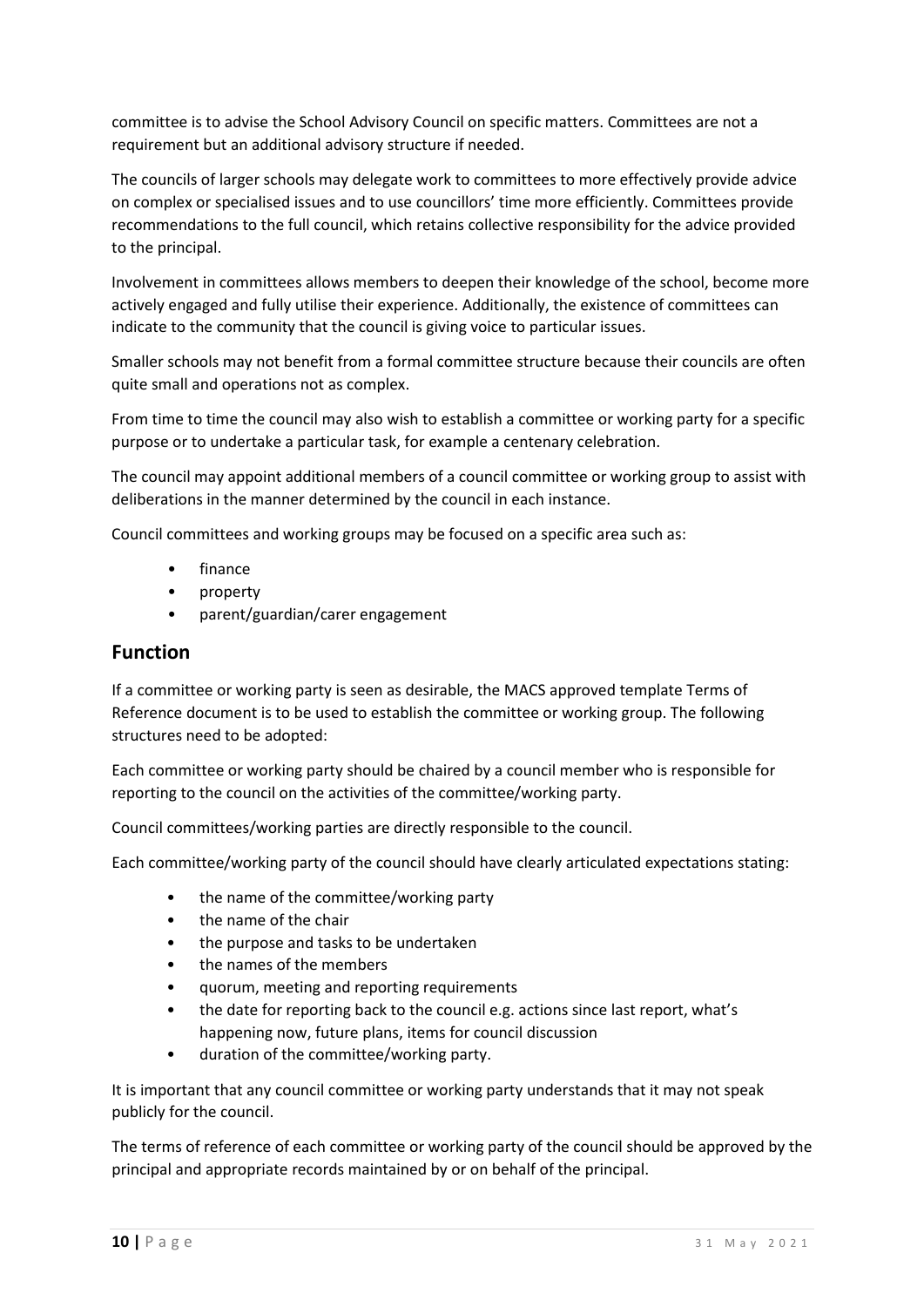# **8. School Advisory Council meetings**

## **Meetings**

The Catholic Regional College Melton School Advisory Council meets 6 – 8 times during the year.

The School Advisory Council may call extraordinary meetings if required.

Agendas should be prepared and distributed prior to each meeting, with sufficient notice and time for preparation by council members.

### **Quorum**

A quorum must be present at all times at each council meeting for the meeting to be validly constituted and all decisions made at the meeting valid. The quorum for meetings is two-thirds of the total number of council members at any given time. The Principal should always be part of the quorum.

## **Conduct of council meetings**

Council confidentiality and solidarity are key ingredients in building trust at council meetings. As a general rule all council meeting proceedings are confidential. At times, there may be occasion to formally declare an issue, a paper and/or a discussion as particularly sensitive and confidential. This should be done by the Chair prior to a council meeting, and confirmed before the close of the meeting.

Council members must respect the right of individuals to express their views freely at council meetings without fear of their being named outside the council meetings as taking particular positions. As in all similar groups, a sense of trust among council members is vital for the wellbeing of the council.

A meeting should close by reviewing actions and deadlines set, and noting of the details of the next meeting.

The Secretary of the Council is responsible for taking minutes of council meetings. A minute book of all meetings of the Council must be maintained by the principal.

### **Disclosure of interests by council, committee and working group members**

In accordance with the school's *Conflict of Interest Policy,* which is prescribed by MACS, all council members must disclose any personal interest which relates, or may relate, to the operations of the school, in order to ensure that any actual, potential or perceived conflict of interest with a duty that the person has on the council is identified and appropriately managed.

When an issue arises at a council meeting, relating to such an interest or duty, the member must not attend the meeting while that matter is discussed and must not vote on that or any related matter. The school's *Conflict of Interest Policy* as prescribed by MACS must at all times be complied with by all members of the Council.

The same disclosure requirements also apply to the members of any committee or working group established by the council in accordance with their Terms of Reference which includes a requirement for compliance with the *School's Conflict of Interest Policy* as prescribed by MACS.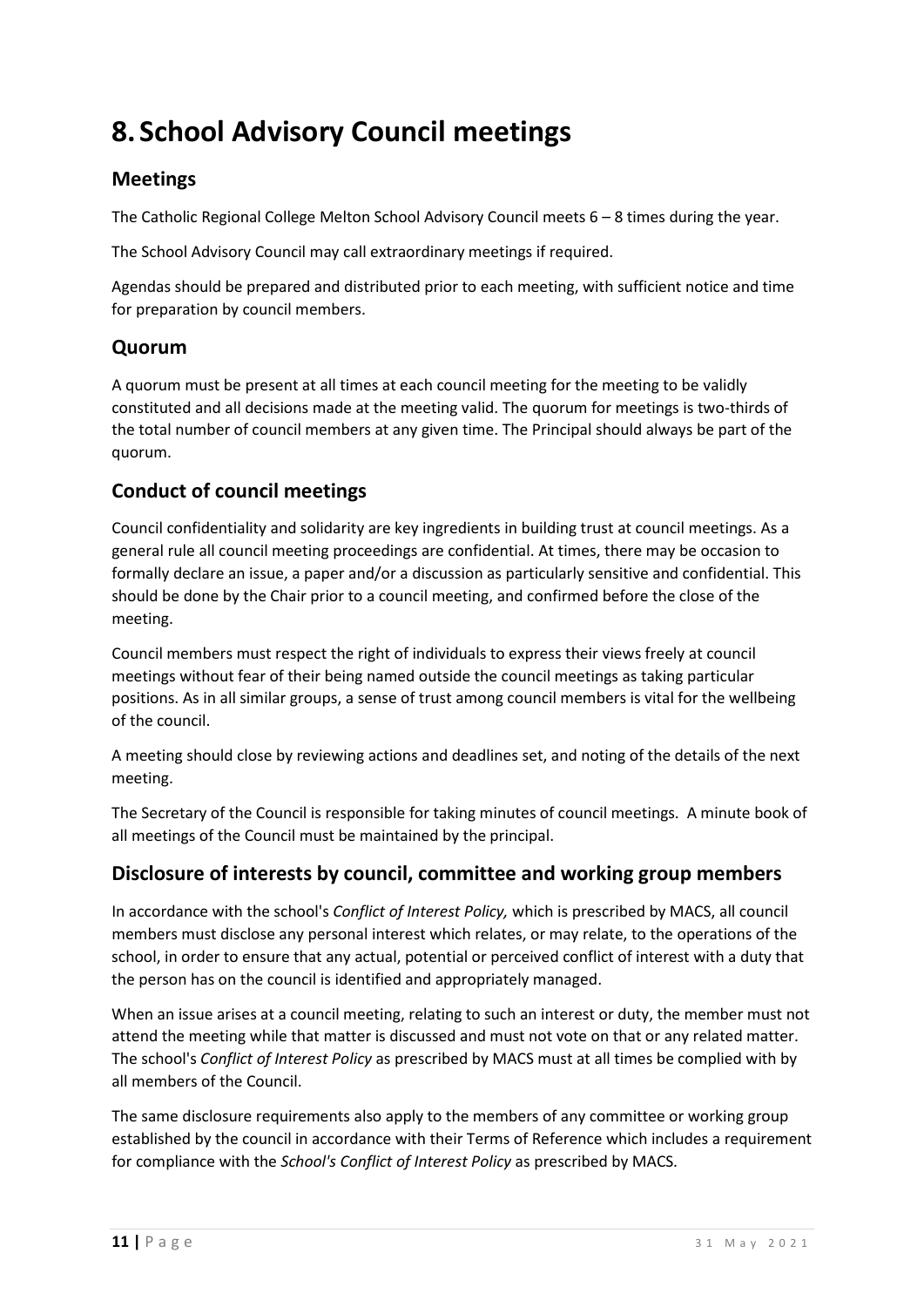# **9.Engaging with your school**

The council encourages full participation of stakeholders to ensure a high level of engagement and participation by the school community. Schools must employ a variety of strategies to provide evidence to meet VRQA Minimum Standard, 16 which requires a school to ensure that it is clear about its philosophy and can articulate the same to staff, students, parents, guardians and the school community.

# **10. Record keeping**

As a minimum, the principal must ensure the maintenance of the following council documents and records:

- the School Advisory Council Terms of Reference (this document) and the terms of reference of any committee or working group established by the Council
- agenda and minutes of School Advisory Council, committee and working group meetings
- a register of the current members of the council, committees and working groups and any council members holding key roles
- a register of interests disclosed by council, committee and working group members
- the School Advisory Council correspondence file.

## **Agenda and minutes**

The minutes of council meetings must be recorded in a consistent format and maintained in an appropriate archive system at the school.

Minutes of meetings should be distributed as soon as possible after the meeting to allow sufficient time for action items to be followed up between meetings.

The minutes should be approved by the council at its next meeting, as an accurate record of the meeting.

Council minutes are not public documents.

## **Publication of this Terms of Reference**

An up-to-date version of these Terms of Reference must be available on the school's website at all times.

# **11. Evaluating the work of the council**

The School Advisory Council must undertake an annual evaluation to reflect upon its performance and areas for improvement.

The council must agree the process to be followed each year following a MACS template and appoint a council member to oversee the evaluation process and, if appropriate, take a leadership role in implementing the findings. Each year the council should consider whether any improvements to its operation or this Terms of Reference should be recommended to MACS.